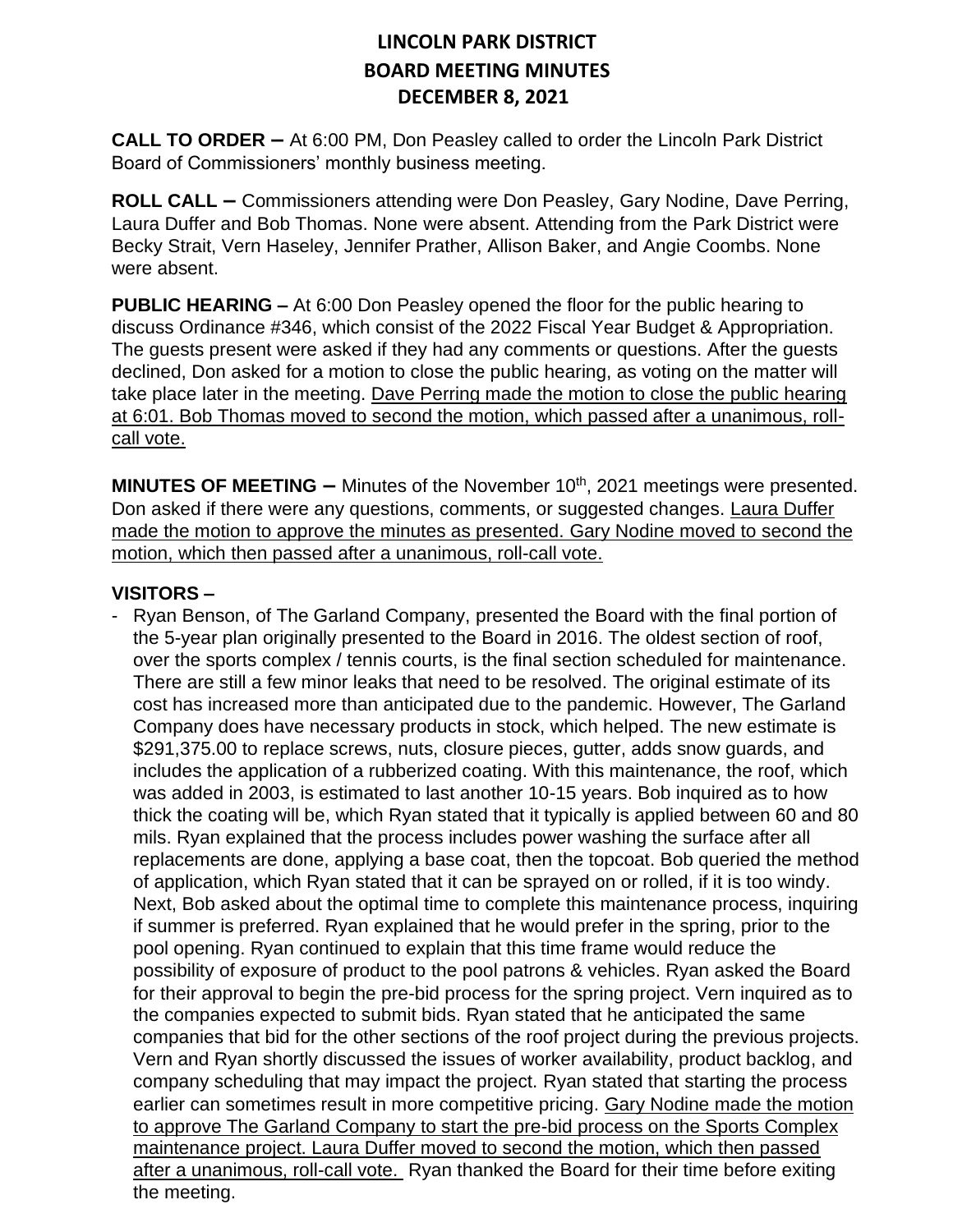Jake Bennet, of Lincoln Land Communication, presented the Board with a quote to upgrade the Aquatic Center's sound system. Per Jen's request, Jake had prepared an initial, high-end quote and a subsequent quote that was not "top of the line" options to also meet the needs for the area. Dave asked what the biggest differences were between the 2 options, which Laura pointed out that the number of speakers was noticeable. Jake informed the Board that the first, higher quote included a set up for the highest quality in music projection, including a wall cabinet, amp, and sound mixer. Also, Jake pointed out that the speakers themselves cost around \$1,000 each. The second option used cheaper equipment, fewer speakers, excluded the wall cabinet, and Bluetooth adapters. Bob inquired about the warranty, which Jake verified that 1 year was standard. Jake explained that the existing wiring, amp and speakers are originally designed for 2 paging speakers. The current system is not designed for music projection. Dave stated that he was happy with the second, lesser quote, even if the sound isn't quite as good as the first option. Becky asked if the different number of speakers would greatly affect the sound, which Jake stated that it could, but he would look at repositioning the speakers to better cover the area. The current set up has 2 areas that are extremely loud, whereas more speakers would allow the volume to be less, as it is then projected from more areas. Laura asked if Bluetooth was necessary, which Jake stated that the second option had equipment which is Bluetooth capable. Becky asked if other people would be able to connect to the mixer/amp via Bluetooth and questioned if that would create a problem. Angie stated that it may be possible to turn the Bluetooth function off, which would then require a direct plug in. Gary asked if more speakers would allow the music to be projected without distorting the sound, which Jake verified that was the plan. Bob asked if more speakers could be added, if desired later, which Jake stated that would be possible with the equipment listed in option #2. Laura Duffer made the motion to accept Quote#2 to replace the Aquatic Center sound system for \$4,973.75. Gary Nodine moved to second the motion, which then passed after a unanimous, roll-call vote. Becky inquired about the timeframe, which Jake verified that the installation can be done during cold weather, however, the prices will likely increase in January. Jake stated that the equipment can be ordered now and installed later. Jake thanked the Board for their time before exiting the meeting.

**ACCOUNTS PAYABLE –** The operating expenses were submitted for approval in the following funds:

| <b>GENERAL</b>      | $\sim$         | S | 4,354.49  |
|---------------------|----------------|---|-----------|
| <b>RECREATION</b>   | $\blacksquare$ | S | 4,144.35  |
| <b>LIABILITY</b>    | $\blacksquare$ | S | 4,484.00  |
| <b>CAPITAL IMP.</b> | $\blacksquare$ | S | 19,302.23 |

Don asked if anyone had any questions about the listed Accounts Payable. Angie informed the Board that the Capital Improvement portion included the water main work done during the summer, since the company's certificate of liability had been requested prior to the work being done and was not received until recently. Don stated that certificates of liability should be procured prior to work being done on the premises. Don requested a motion regarding the list of Accounts Payable. Laura Duffer made the motion to approve Accounts Payable, which was seconded by Bob Thomas, and passed after a unanimous, roll-call vote.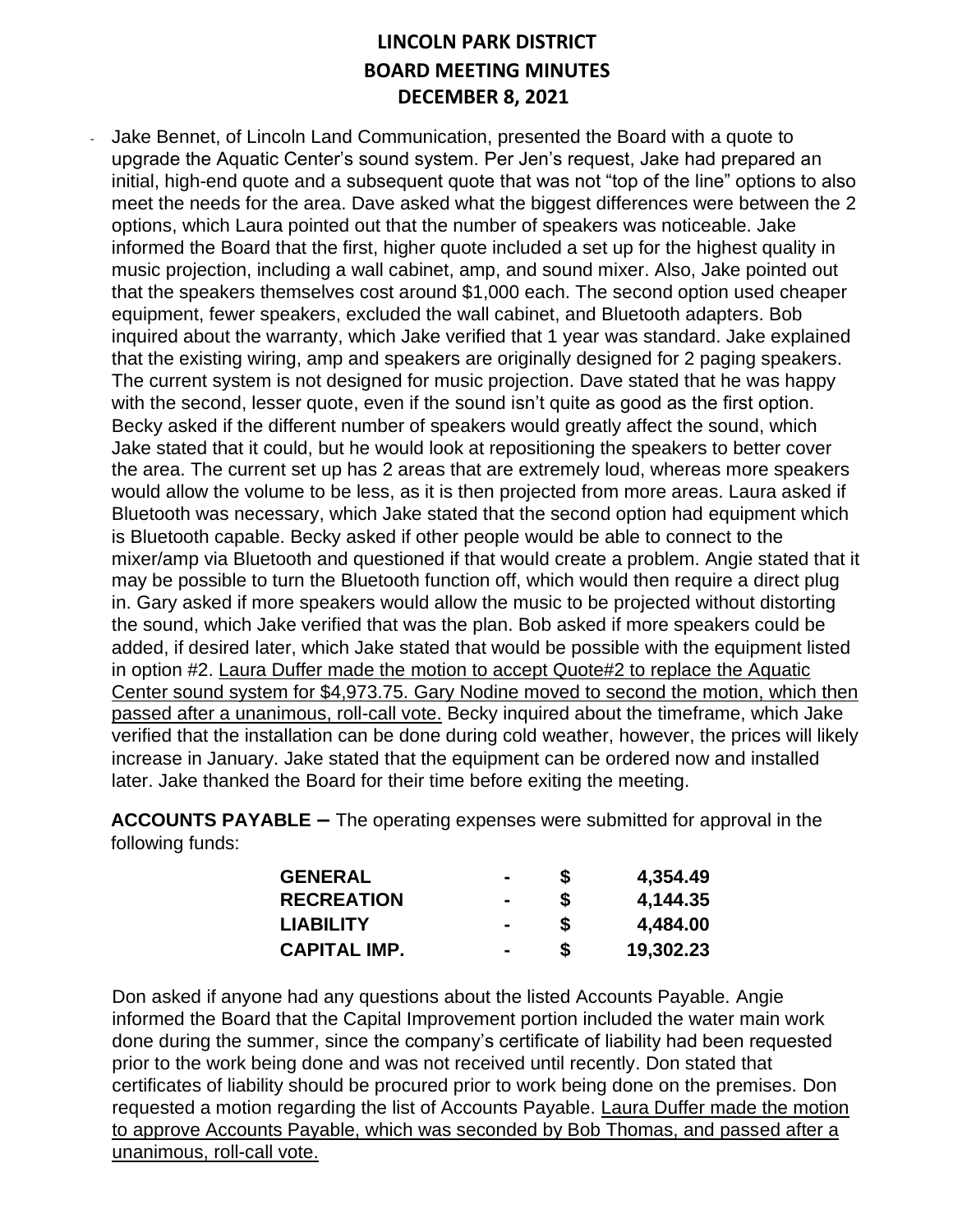**CASH FLOW REPORT –** The following balances were reported as of November 30, 2021.

| <b>GENERAL</b>             |                | S  | 207,370.10   |
|----------------------------|----------------|----|--------------|
| <b>RECREATION</b>          |                | S  | (18, 540.47) |
| <b>CAPITAL IMPROVEMENT</b> | $\blacksquare$ | \$ | 863,275.11   |
| <b>AUDIT</b>               |                | \$ | 5,528.25     |
| <b>LIABILITY</b>           |                | S  | 122,301.50   |
| 2014 DEBT CERT.            | -              | S  | 5,052.94     |

Don asked Angie if all the Real Estate Tax Distribution monies had yet been received. Angie stated that the final and interest payments had arrived, and a spreadsheet was included in the Board packet for review. Even though 100% was not received for every fund, overall 100% of the total levy funds had been received.

### **EXECUTIVE DIRECTOR – BECKY STRAIT**

- A slideshow presentation was displayed as she spoke on a few topics:
- ➢ Ameren Grant / Complex HVAC system upgrade:
	- An Entec Representative met with Becky and Vern to discuss the project.
	- The Grant was awarded in the amount of \$21,000.00.
	- There was a deadline to meet, which was the end of the calendar year.
- ➢ Becky informed the Board that she had decided to decline the proposed facility usage by the local Roller Derby group; citing budget restraints that would prohibit any surface issues possibly caused by the usage, which falls outside of the original design/purpose.
- ➢ Integrity Data grant application has been submitted, which was for \$5,000.00 to go towards the planned outdoor pickleball and volleyball courts.
- $\triangleright$  Discussion regarding parks owned by the City of Lincoln:
	- Becky sent the proposal to the Mayor.
	- **There has been no official response.**
	- Becky stated that she had spoken momentarily with the Mayor at the parade, where he stated that he would contact her.
	- Bob inquired about the official proposal that was sent to the City.
	- ●Becky stated that it mentioned maintaining a board combination of members from interested parties, such as the City and Park District, possibly the local hospital.
	- ●Informed the City that the Park District would be willing to share resources such as LPD's master plan for future discussions regarding park improvements.
	- ●Explained that LPD agreed with the City in their request to transfer maintenance responsibilities from LPD to City staff as of May 1, 2022.
- $\triangleright$  The County received over \$1,000,000.00 to improve parks, etc.
	- Becky was invited to a County Board meeting to discuss Logan County park improvements, such as both Latham and Scully parks downtown.
	- The County Board did state their interest in adding outdoor pickleball courts.
	- Becky did ask about the possibility of the County Board possibly distributing some of the grant monies to Logan County Park Districts for further park improvements, but the Board did not seem likely to do so.
	- Becky stated that she shared contact info for the company that prepared LPD's master plan.
	- **E** Becky plans on attending the County's January meeting and hopes to have another meeting with Angie from the hospital.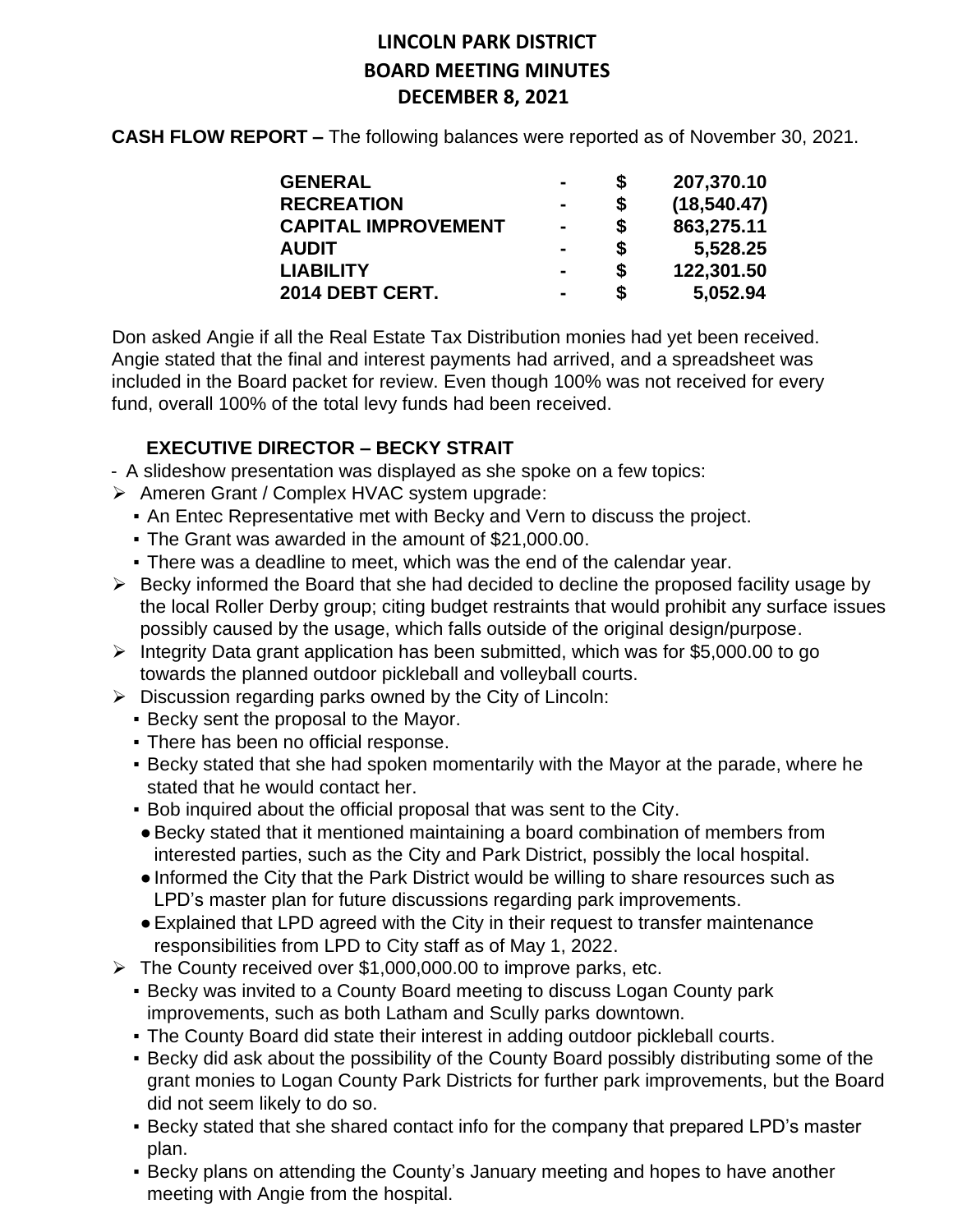- $\triangleright$  Megan Behrends has been hired for the Front Office Administrative Assistant position.
- ⮚ Employee Insurance:
- ➢ Kelly Gleason, of Garrett's Insurance, presented the staff with the options comparable to the current Blue Cross / Blue Shield plan.
- ➢ The staff chose a plan from Health Alliance, which is 25% more, but allows them to keep their current General Practitioner.
- ➢ The same BC/BS plan cost 11% more than the current year, so the Health Alliance option is only 14% more than that. Other plans were 45-50% higher in cost.
- $\triangleright$  Security started working Friday Sunday evenings.
- ➢ Weather has prompted higher attendance for indoor activities.
- $\triangleright$  The staff is very appreciative of the extra support.
- $\triangleright$  New equipment, purchased with the fund donated by the Denzler family in memory of Scott Brown, has been ordered.
- $\triangleright$  Vern and Tony have been working hard to build a new deadlift platform.
- $\triangleright$  The staff participated in a product demo from Sportsmith, a software comparable to our current program by CivicRec (Rec1).
- ➢ This software was found to be very user-friendly and reviews from other Park Districts have stated that their customer service is better than other companies'.
- ➢ Becky informed the Board that she had polled other Park Districts and this is the company that stood out.
- $\triangleright$  A few components, such as the card scanner and printer, may need to be upgraded.
- $\triangleright$  Jen stated that she thought it was very user-friendly.
- $\triangleright$  Angie said that the program looks like it might even be able to combine or eliminate some other calendar subscriptions with its capabilities.
- $\triangleright$  The Staff Christmas party is scheduled for December 17<sup>th</sup> at the Spirited Republic.
- $\triangleright$  Within the proposed Budget & Appropriations, the monies allotted for the Legion Field Lighting upgrade have been reallocated for the pool sound system and a new lift, but the bottom-line number will remain the same.
- $\triangleright$  Vern explained that the current lift is old and has become unstable.
- ➢ The Board approved looking for a lift to replace the old one.
- $\triangleright$  Becky informed the Board that she would like to discuss membership price increases within the Executive Session.
- $\triangleright$  Becky stated that the average is \$10-15 per membership.
- $\triangleright$  Swim lessons will also need to be discussed.
- ➢ The title "Full Access" is a bit misleading to the public as it does not include tennis or pickleball court fees, nor the aquatic center.
- ➢ Becky informed the Board that we have received various requests from members for extensions on their membership terms due to multiple reasons, but the Board agreed to not extend the terms.
- ➢ Becky stated that the newly approved Student Pass has not yet been advertised/implemented but will be with the new prices.
- ➢ Becky would like to offer punch cards for both Pickleball court usage and baskets of golf balls for the driving range. Each will provide some savings to those patrons.
- ➢ Becky informed the Board that she would like to offer a discounted room rental price for groups/organizations that would like to reserve a room on a contractual basis for an extended period in 2-hour increments.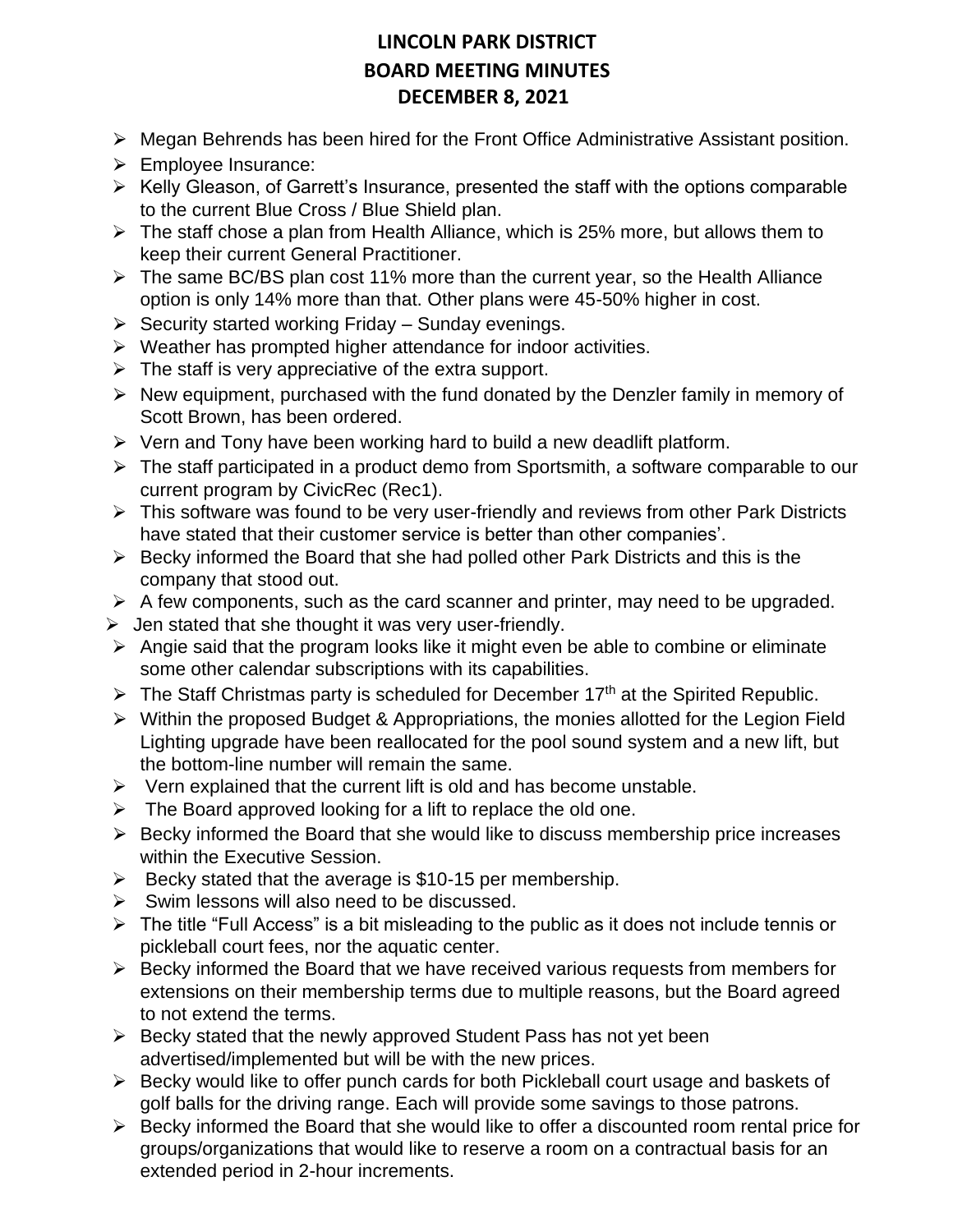- $\triangleright$  Gary inquired about the prices listed in parenthesis on the current brochure, which were verified as quarterly prices.
- ➢ Laura inquired about monthly fees and how much other facilities were charging for comparable membership dues.
- $\triangleright$  Laura also stated that she liked the idea of the punch cards, but was hesitant to offer them for all memberships/facility usage.
- $\triangleright$  Gary Nodine made the motion to approve the new membership prices as listed, which will take effect on the first of the year (2022). Bob Thomas moved to second the motion, which then passed after a unanimous, roll-call vote.
- $\triangleright$  Bob inquired about the Insurance Program: Silver Sneakers.
- ➢ Jennifer explained that LPD currently participates and receives so much money each month per registered participant.
- $\triangleright$  Laura asked if the insurance companies pay for their patrons to use the LPD facility.
- ➢ Becky informed the Board that Jennifer is working to become registered with another company, as we have been informed that many patrons' insurance is no longer using Silver Sneakers as of January 1<sup>st</sup>.

Jennifer told the Board that she has scheduled an open house type of meet and greet to give the affected patrons a chance to learn about the new programs and check their eligibility. **PROGRAM REPORT – Presented by Becky Strait**

**-** CoEd Volleyball is full with 6 teams registered and will start in January.

- Jr. Railer registration started December 4<sup>th</sup>. John helped print over 100 team shirts. Jen stated that whoever thought to do the bag system for the first day, with the shirts, scheduled and picture forms all in LPD bags, that the distribution went very well. Unfortunately, the 4<sup>th</sup>-6<sup>th</sup> grades had to be combined and 1 parent requested a refund for that reason. Laura asked if the fliers were distributed to the schools and Angie explained that all fliers must now be submitted to the Superintendent for approval, whose office then disburses them to the schools. Becky stated that the teams will be playing during LCHS half times in the upcoming weeks.

**-** Saturday with Santa's event went well. Allison was able to attend and help with the event. LPD offered both snacks and crafts for families while they waited to see Santa. The Grinch arrived unexpectedly, but it was as a charity fundraiser. The fundraiser and Grinch were mentioned on WAND news and the publicity expanded the fundraiser's plans to gift to 5 local families up to 50.

- Jennifer offered Ornament Decorating on November 30<sup>th</sup>.
- **-** The Thanksgiving Charcuterie Class was full, with a waiting list, which went very well.
- **-** There are 20 participants registered for the Christmas Penguin painting class.
- ➢ Allison Baker, present, has been hired as the new Program Coordinator.

### **OPERATIONS REPORT – VERN HASELEY**

- Vern stated that they have been busy getting ready for winter, painting the shop bathroom and the rest of what he needs to discuss will come later.

Allison gave the Board a brief introduction of herself, stating that she has a Sport Management and Marketing Degree from MacMurray. She is currently working on the Letter from Santa program, which had 486 requests this year.

### **FITNESS MANAGER'S REPORT – JENNIFER PRATHER**

- Group Fitness class attendance for November was 750 compared to October's 595.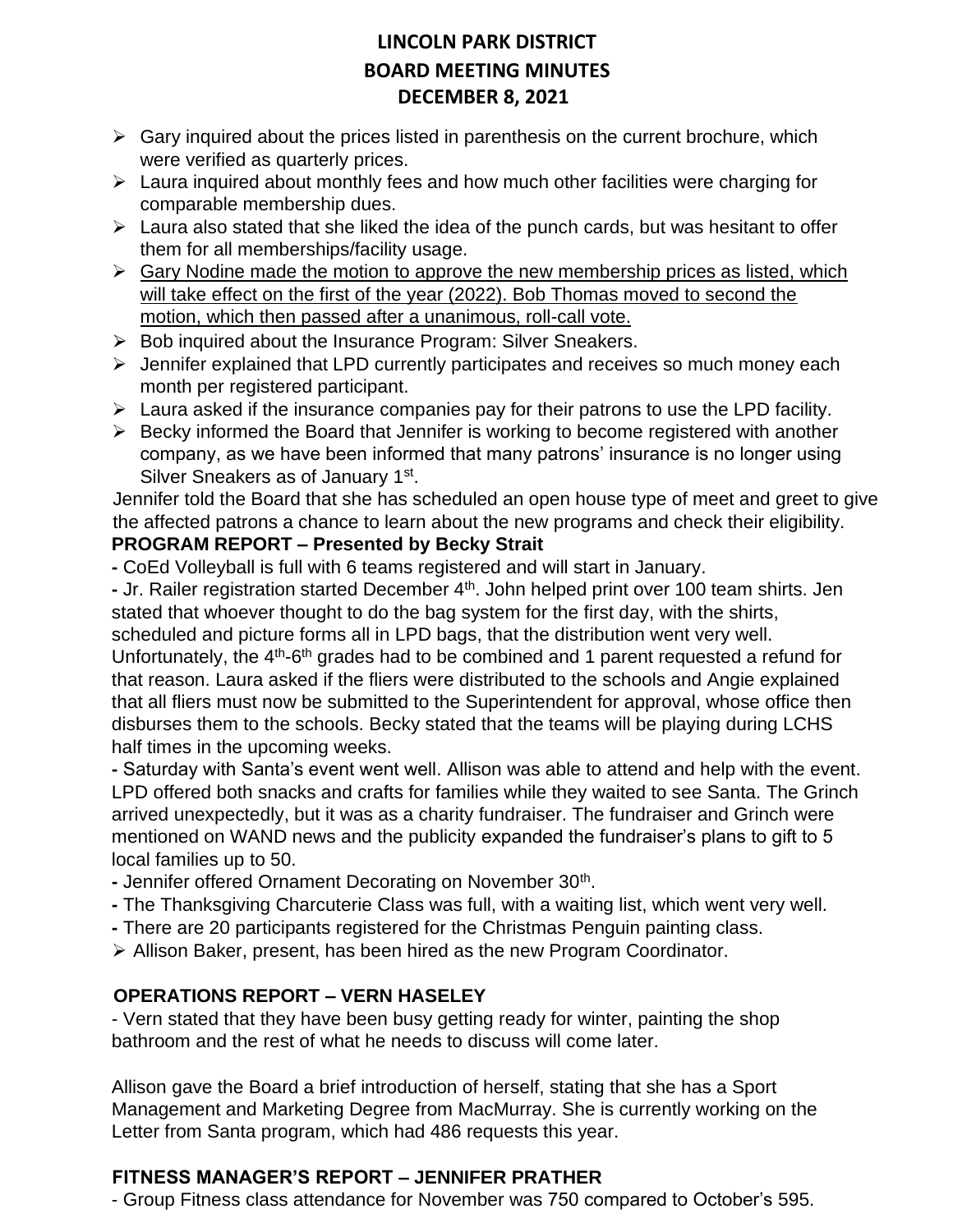- Gridiron Challenge had 9 teams. It went well and was a cross-promo of using the gym, cardio, weights, and class, which increased attendance. We did receive some Google reviews after it. The top team received a 3-month membership, built bar, shirt, and water bottle as their prize.

- Instructors continue to take advantage of the access gained from when I attended the Mania Event in Chicago.

- A senior picnic was held on December 1<sup>st</sup> where they brought a pair of socks to exchange. 10 people attended.

- December special offer is an "Advent Calendar", which had 2 registrations from the Grid-Iron challenge participants.

- HIIT Fire 2.0 is an upcoming revamp to the popular class/program.

- January will see the Health & Wellness seminars for seniors advertising start back up with a collaboration with the local hospital, beginning in February.

- Sheralyn will be teaching a foam rolling course.
- Renew & Active is the new Health Insurance sponsored program that Jennifer is currently in the process of LPD becoming a registered location.
- The Seniors will be offered the Wellness Walk program this winter.
- Jennifer is also in the process of contacting Weight Watchers to see about becoming a meeting site. The previous site was closed due to COVID-19. Jen stated that the program requires 30 local members or interested individuals to have a host site. Laura asked where Jen was thinking of holding the meetings, to which Jen replied that she had the Railer Room in mind.

### **CORRESPONDENCE:**

A parent had called their displeasure of the fact that the Jr. Railer program combined the  $4<sup>th</sup>$  – 6<sup>th</sup> grades and had requested a refund because of that.

### **UNFINISHED BUSINESS:**

A**.** Capital Improvements:

- 1. Rotary Wheelchair Swing.
	- a. The rubber tiles will be installed in the spring.
	- b. Vern informed the Board that a refund will be issued, as there was a problem when ordering the rubber materials.
	- 1) It looks as though the order for the larger order was never canceled and the employee that was given that order no longer works for the company.
	- 2) The larger order was delivered and paid for, but then the company called to say that the small order was ready and that the invoice was coming.
	- 3) Vern then verified that the first delivery was the larger order, which should have been canceled.
	- 4) The company will exchange the orders, as it hasn't been unpacked yet, and refund the difference.
	- c. Becky informed the Board that the Grinch that attended the Santa event donated some money that she had collected previously to the Wheelchair swing fund.
- 2. Complex / Aerobic Room HVAC System:
	- a. The update will take 2 days for ENTEC to install.
	- b. Becky stated that Entec reportedly dropped the ball on the application process but asked Ameren to accept it and not penalize LPD for their error, which they did.